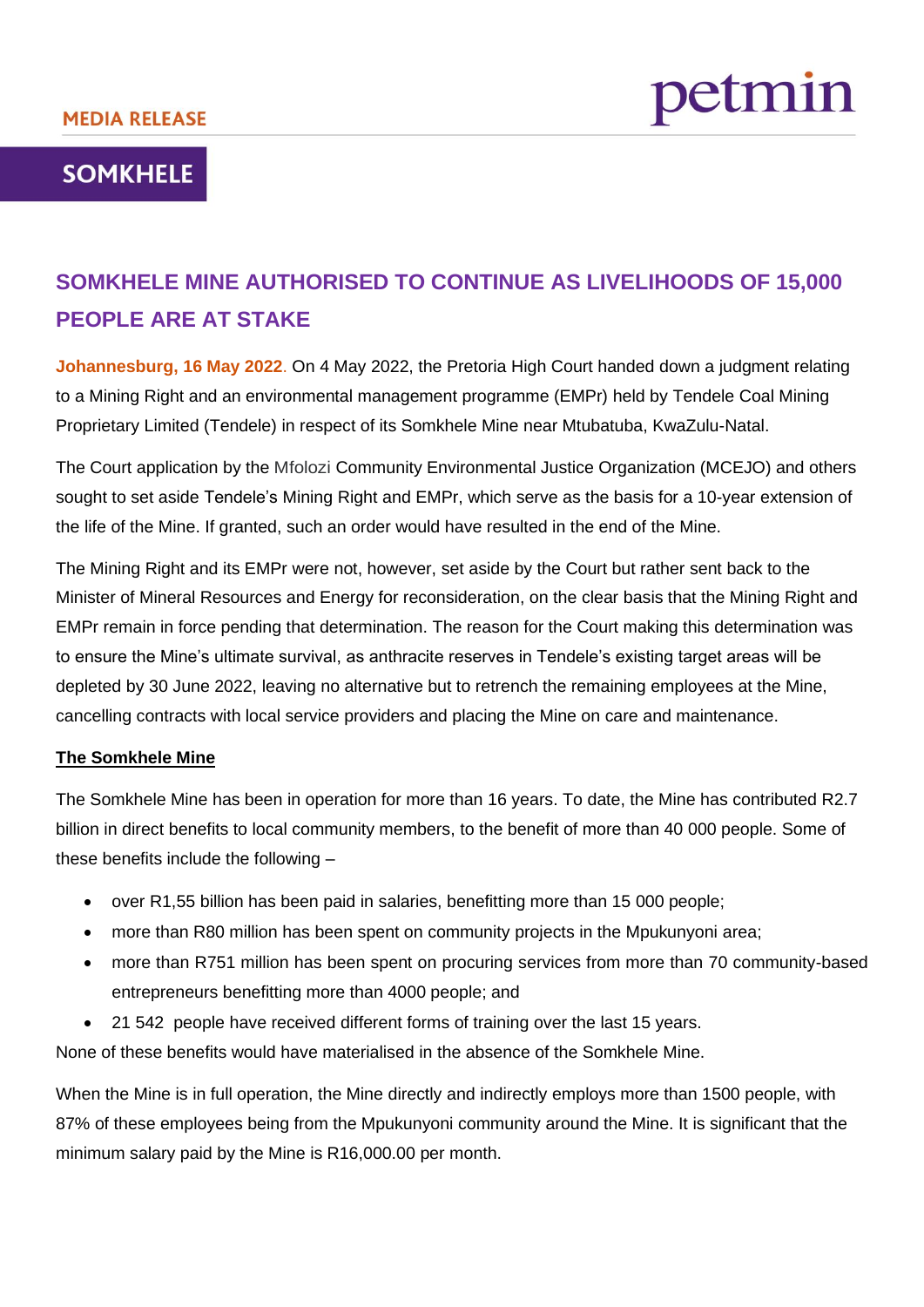# petmin

Unemployment in this area is well over 70% and the majority of the community residing around the Mine rely on social grants to survive. The loss of these jobs and procurement opportunities as a consequence of the Mine closing will leave more than 12 000 people from this community without any form of income and with no prospects of finding alternative employment. The implications of the Somkhele Mine closing are only exacerbated by the impacts of the July 2021 riots across the province and the recent floods in KwaZulu Natal.

The continued operation of the Mine will ensure that benefits in the order of R4.7 billion will flow directly to the community around the Mine over a 10-year period. These benefits include employment, procurement opportunities for local businesses and Social and Labour Plan spend, including training and water provision (amongst other benefits). In addition, the Mine will contribute some R2.5 billion to the South African economy through PAYE, company tax and royalties.

#### **The Mining Right and EMPr and the Order granted by the Court**

As far back as March 2021, Tendele publicly conceded that the public participation process conducted during the application process for the Mining Right and EMPr was imperfect, and the specialist studies conducted during the EIA/EMP process did not adequately cover the entire area over which Tendele was granted a Mining Right. Fully acknowledging these deficiencies, Tendele abandoned 92% of the area that was originally subject to the Mining Right. The retained areas include 3 distinct areas where Tendele intends mining for a further 10 years. In addition, and during 2019 and 2020, Tendele appointed independent specialists to conduct a further 26 environmental studies to assess the extent of the impacts of Tendele's intended mining in these 3 retained areas. These 26 additional studies will be subjected to a public participation process and will be placed before the Minister in the rehearing of the appeal.

It is important to emphasise that this is not a new mine. Tendele has been operating the Somkhele Mine for more than 16 years. The mining method to be adopted by Tendele is the same as the mining method used in its previous mining areas. With this in mind, Tendele's environmental assessment practitioner is confident that Tendele's intended mining operations in the 3 remaining areas will not cause unreasonable environmental pollution. The impacts of Tendele's operations are clearly known and understood and the proposed mitigation measures to be adopted by Tendele will adequately address these impacts.

Tendele's mining activities in 2 of the 3 areas (namely, the Emalahleni and Ophondweni areas) will only endure for between 2 and 4 years. Tendele will immediately, upon ceasing mining in these areas, commence with surface rehabilitation. Consequently, the impacts associated with Tendele's mining will be very short lived. Tendele will then proceed to mine in the Mahujini area for an estimated 6 years. Importantly, only 18 square kilometres of land will be directly affected as a result of open-cast mining by Tendele over a 10-year period.

Tendele proposed to the Judge in the Court application that, taking into account Tendele's concessions, the 26 new specialist studies and the significant reduction in the mining area, the Mining Right and the EMPr not be set aside, but that the appeal before the Minister of Mineral Resources and Energy be reopened in order to allow Tendele to address the conceded irregularities. It must be emphasised that the irregularities